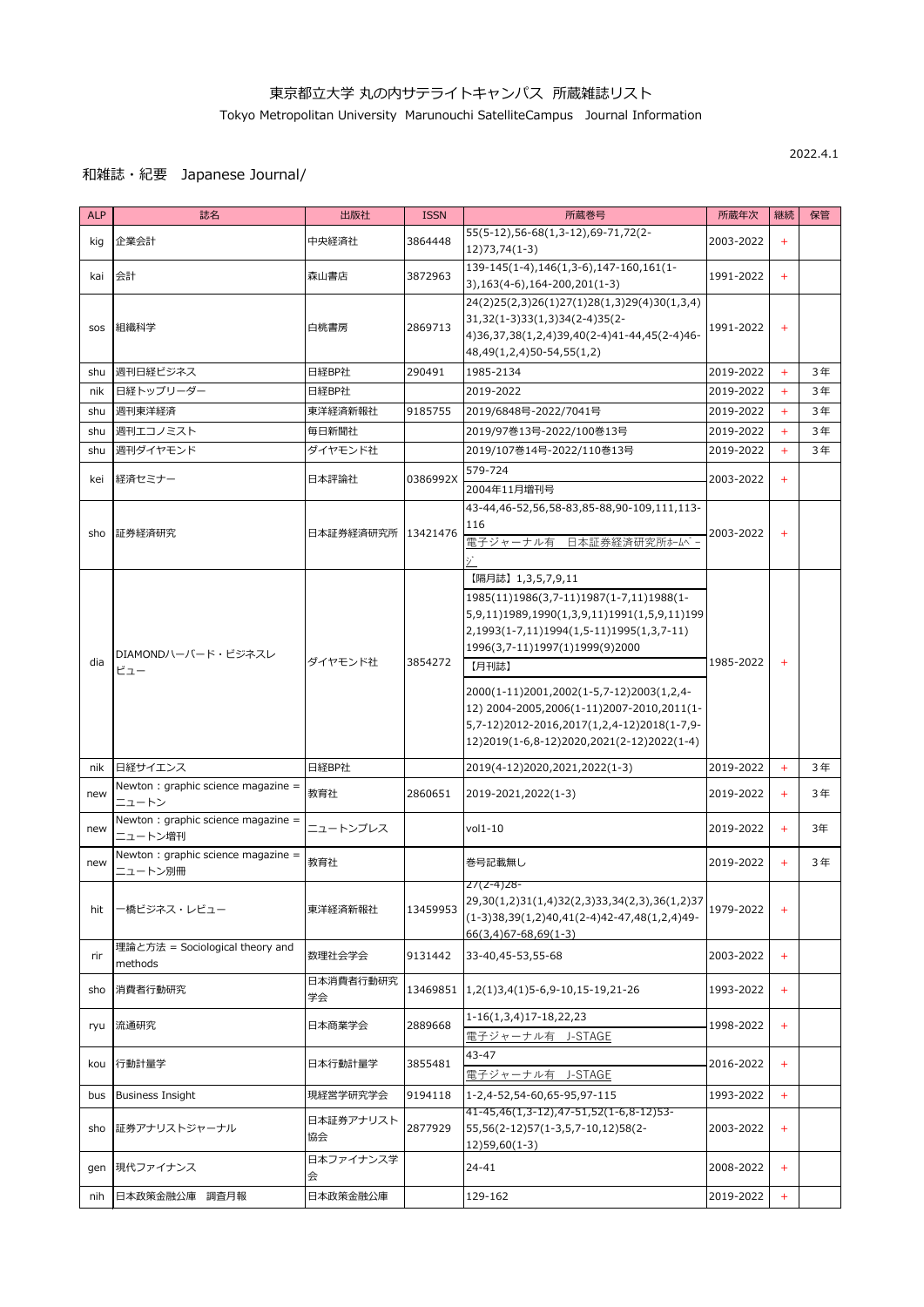| nih | 日本政策金融公庫論集                                      | 日本政策金融公庫<br>総合研究所                            |                    | $44 - 53$                                                                                                                        | 2019-2022 | $+$ |    |
|-----|-------------------------------------------------|----------------------------------------------|--------------------|----------------------------------------------------------------------------------------------------------------------------------|-----------|-----|----|
| kei | 経済と経済学                                          | 東京都立大学経済学<br>部経済学会                           | 3868737            | 1-7,12-36,38-84,86-98                                                                                                            | 1953-2003 |     |    |
| jma | JMAマネジメントレビュー                                   | 社団法人能率協会                                     |                    | 1997(10), 1999(8), 2000(5-6, 9), 2001(7, 9, 11-<br>12),2002(9),2003(1-2,4,6-8,10,12),2004(5)                                     | 1997-2004 |     |    |
| mar | マーケティング・サイエンス                                   | 日本マーケティング<br>サイエンス学会                         | 21874220 2-9,13-15 |                                                                                                                                  | 2006-2008 |     |    |
|     | mar マーケティング・ジャーナル                               | 日本マーケティング<br>協会                              | 3897265            | 28-34, 36-39, 41-43, 45, 47-49, 52-<br>56, 58, 59, 61, 63, 65, 70, 72-77, 79, 83, 84, 91-<br>136,138,139                         | 1988-2016 |     |    |
| osa | 大阪府立大学大学院経済学研究科博士前<br> 期課程社会人サテライト教室修士論文要<br>旨集 | 大阪府立大学                                       | 1003685            | $23 - 28$                                                                                                                        | 2011-2016 |     |    |
| beh | Behaviormetrika                                 | 日本行動計量学会                                     | 3857417            | $42(2), 43(1-2)$<br>電子ジャーナル有 J-STAGE                                                                                             | 2015-2016 |     |    |
| kyu | Kyushu Marketing EYES                           | 日本マーケティング<br>協会                              |                    | $73 - 76$                                                                                                                        | 2015-2016 |     |    |
| osa | 大阪府立大學經濟研究                                      | 大阪府立大学                                       | 4516184            | $61(3-4)$<br> 電子ジャーナル有 大阪府立大学学術機関リポ<br>ジトリ                                                                                       | 2016-2016 |     |    |
|     | mar マーケティング・リサーチャー                              | 日本マーケティング<br>リサーチ協会                          | 3865940            | 11-13, 15-27, 30, 32-35, 37, 38, 40, 41, 44, 45, 48-<br>52,54,55,58-60,62,64-67,70,73,74,76-<br>78,83,95-101,103-123,125-131,133 | 1978-2017 |     |    |
| kei | 経営と制度                                           | 首都大学東京大学院<br>経営学専攻経営学会                       | 13491180           | $1 - 15$<br> 電子ジャーナル有 本学機関リポジトリ                                                                                                  | 2004-2017 |     |    |
| chu | 中央ビジネススクールレビュー                                  | 中央大学ビジネスス<br>クール                             |                    | $6 - 7$                                                                                                                          | 2016-2017 |     |    |
| chu | 中京ビジネスレビュー                                      | 中京大学大学院ビジ<br>ネス・イノベーショ  1349788X  13<br>ン研究科 |                    |                                                                                                                                  | 2017      |     |    |
|     | kok  公共経営アクションリサーチ成果報告書                         | 首都大学東京大学院<br>ビジネススクール                        |                    | H23-H29                                                                                                                          | 2011-2017 |     |    |
| nih | 日本ファイナンス学会予稿集                                   | 日本ファイナンス学<br>会                               |                    | 2009-2019(2011以降はCD形態)                                                                                                           | 2009-2019 |     |    |
| kai | 会計・監査ジャーナル                                      | 第一法規 (株)                                     |                    | $32(10)33(5-3)34(4)$                                                                                                             | 2021      |     |    |
| shu | 週刊東洋経済臨時増刊号                                     | 東洋経済新報社                                      |                    | No.6869,6953                                                                                                                     | 2019-2020 |     | 3年 |